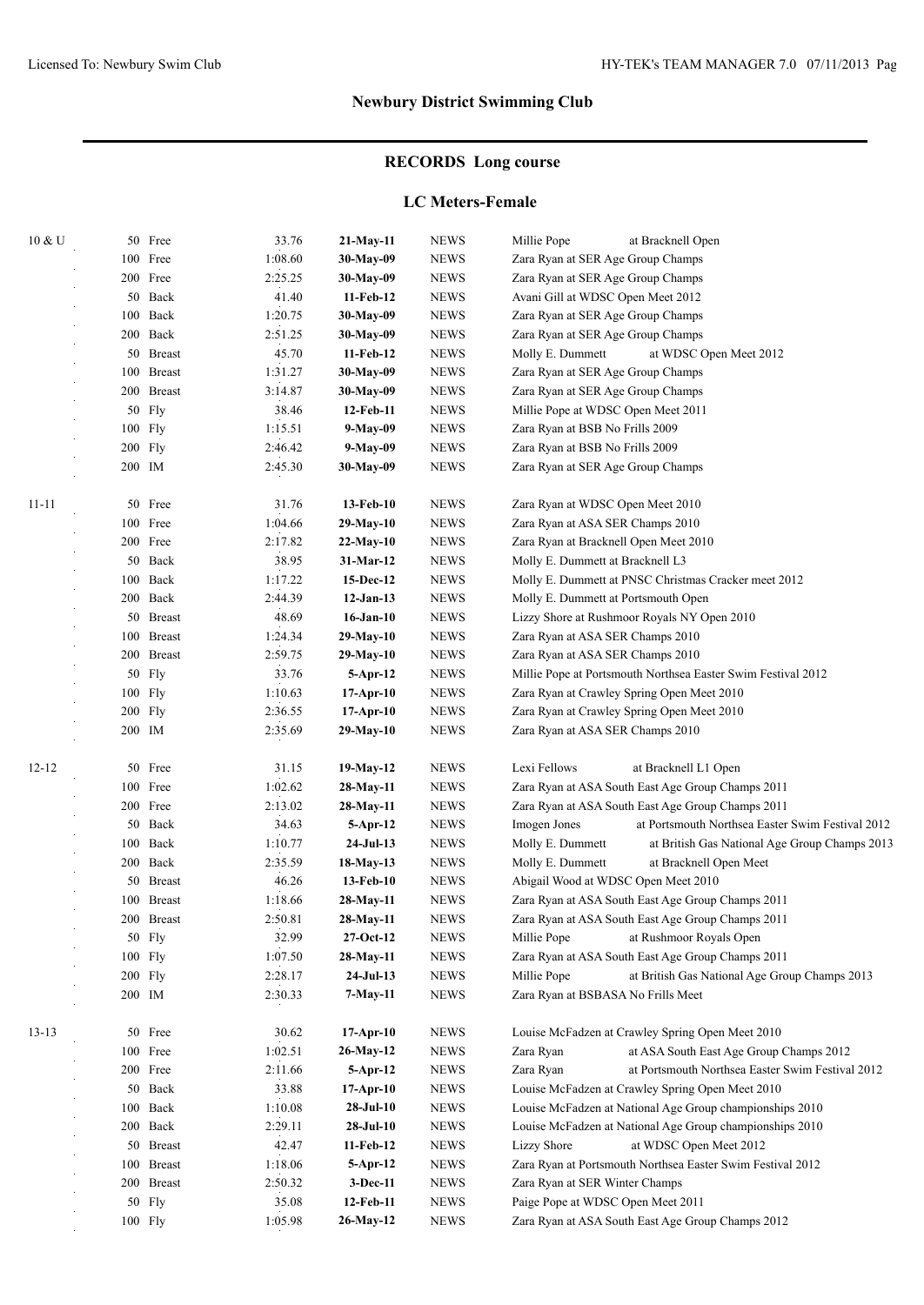# **RECORDS Long course**

| $13 - 13$ | 200 Fly             |            | 2:26.27  | 11-Feb-12       | <b>NEWS</b> | Zara Ryan at WDSC Open Meet 2012                             |                                                              |  |
|-----------|---------------------|------------|----------|-----------------|-------------|--------------------------------------------------------------|--------------------------------------------------------------|--|
|           | 200 IM              |            | 2:28.38  | $5-Apr-12$      | <b>NEWS</b> |                                                              | Zara Ryan at Portsmouth Northsea Easter Swim Festival 2012   |  |
|           |                     |            |          |                 |             |                                                              |                                                              |  |
|           |                     |            | 29.17    |                 | <b>NEWS</b> |                                                              | at Spring Open Meet 2013                                     |  |
| 14-14     | 50 Free<br>100 Free |            | 1:02.89  | $13$ -Apr-13    | <b>NEWS</b> | Zara Ryan                                                    | Zara Ryan at ASA South East Regional Age Group Champs        |  |
|           |                     |            |          | 25-May-13       |             |                                                              |                                                              |  |
|           |                     | 200 Free   | 2:12.45  | $25-May-13$     | <b>NEWS</b> |                                                              | Zara Ryan at ASA South East Regional Age Group Champs        |  |
|           |                     | 50 Back    | 32.44    | $3-Dec-11$      | <b>NEWS</b> | Louise McFadzen                                              | at SER Winter Champs                                         |  |
|           |                     | 100 Back   | 1:07.70  | 3-Dec-11        | <b>NEWS</b> | Louise McFadzen                                              | at SER Winter Champs                                         |  |
|           |                     | 200 Back   | 2:24.68  | $3-Dec-11$      | <b>NEWS</b> |                                                              | Louise McFadzen at SER Winter Champs                         |  |
|           |                     | 50 Breast  | 41.13    | 30-Mar-13       | <b>NEWS</b> | Fiona Crane                                                  | at Rushmoor easter Open                                      |  |
|           |                     | 100 Breast | 1:17.92  | $25-May-13$     | <b>NEWS</b> | Zara Ryan                                                    | at ASA South East Regional Age Group Champs                  |  |
|           |                     | 200 Breast | 2:47.02  | 25-May-13       | <b>NEWS</b> | Zara Ryan                                                    | at ASA South East Regional Age Group Champs                  |  |
|           |                     | 50 Fly     | 29.38    | 29-Mar-13       | <b>NEWS</b> | Zara Ryan                                                    | at Portsmouth Easter Festival                                |  |
|           | $100$ Fly           |            | 1:04.13  | 25-May-13       | <b>NEWS</b> | Zara Ryan                                                    | at ASA South East Regional Age Group Champs                  |  |
|           | 200 Fly             |            | 2:21.75  | $25-May-13$     | <b>NEWS</b> | Zara Ryan                                                    | at ASA South East Regional Age Group Champs                  |  |
|           | 200 IM              |            | 2:24.09  | 25-May-13       | <b>NEWS</b> | Zara Ryan                                                    | at ASA South East Regional Age Group Champs                  |  |
| $15 - 15$ |                     | 50 Free    | 29.57    | $15-Jun-12$     | <b>NEWS</b> |                                                              | Louise McFadzen at Cardiff International Open                |  |
|           |                     | 100 Free   | 1:02.54  | $15$ -Jun- $12$ | <b>NEWS</b> | Louise McFadzen                                              | at Cardiff International Open                                |  |
|           |                     | 200 Free   | 2:13.60  | 5-May-12        | <b>NEWS</b> |                                                              | Louise McFadzen at ASA South East Regional Youth Champs 2012 |  |
|           |                     | 50 Back    | 32.60    | $15$ -Jun- $12$ | <b>NEWS</b> | Louise McFadzen at Cardiff International Open                |                                                              |  |
|           |                     | 100 Back   | 1:07.85  | $17-JuI-12$     | <b>NEWS</b> |                                                              | Louise McFadzen at ASA National Youth Champs 2012            |  |
|           |                     | 200 Back   | 2:24.40  | $17-JuI-12$     | <b>NEWS</b> | Louise McFadzen                                              | at ASA National Youth Champs 2012                            |  |
|           |                     | 50 Breast  | 59.99    | $1-Jan-01$      |             | Standard                                                     |                                                              |  |
|           |                     | 100 Breast | 1:31.21  | 19-May-12       | <b>NEWS</b> | Abigail Wood at Bracknell L1 Open                            |                                                              |  |
|           |                     | 200 Breast | 3:59.99  | $1-Jan-01$      |             | Standard                                                     |                                                              |  |
|           |                     |            | 30.66    |                 |             |                                                              |                                                              |  |
|           |                     | 50 Fly     |          | 5-May-12        | <b>NEWS</b> | Louise McFadzen                                              | at ASA South East Regional Youth Champs 2012                 |  |
|           |                     | 100 Fly    | 1:04.19  | $30-JuI-13$     | <b>NEWS</b> |                                                              | Zara Ryan at British Gas National Youth Champs 2013          |  |
|           | 200 Fly             |            | 2:22.66  | $30-JuI-13$     | <b>NEWS</b> |                                                              | Zara Ryan at British Gas National Youth Champs 2013          |  |
|           | 200 IM              |            | 2:26.05  | $30-JuI-13$     | <b>NEWS</b> |                                                              | Zara Ryan at British Gas National Youth Champs 2013          |  |
| 16 & 0    |                     | 50 Free    | 29.45    | 4-May-13        | <b>NEWS</b> | Louise McFadzen                                              | at ASA South East Regional Youth Champs 2013                 |  |
|           |                     | 100 Free   | 1:02.57  | $25-Oct-13$     | <b>NEWS</b> |                                                              | Rhona W. Austin at National Masters Champs 2013              |  |
|           |                     | 200 Free   | 2:12.06  | 29-Mar-13       | <b>NEWS</b> | Louise McFadzen<br>at Portsmouth Easter Festival             |                                                              |  |
|           |                     | 50 Back    | 33.49    | $4-May-13$      | <b>NEWS</b> |                                                              | Louise McFadzen at ASA South East Regional Youth Champs 2013 |  |
|           |                     | 100 Back   | 1:09.04  | $4-May-13$      | <b>NEWS</b> | Louise McFadzen at ASA South East Regional Youth Champs 2013 |                                                              |  |
|           |                     | 200 Back   | 2:24.94  | 18-May-13       | <b>NEWS</b> |                                                              | Louise McFadzen at Bracknell Open Meet                       |  |
|           |                     | 50 Breast  | 38.38    | 30-Jul-11       | <b>NEWS</b> | Clare Wills                                                  | at RRSC Masters and Senior Age Group                         |  |
|           |                     | 100 Breast | 1:25.56  | 30-Jul-11       | <b>NEWS</b> | Clare Wills                                                  | at RRSC Masters and Senior Age Group                         |  |
|           |                     | 200 Breast | 3:59.99  | $1-Jan-01$      |             | Standard                                                     |                                                              |  |
|           |                     | 50 Fly     | 31.16    | 29-Mar-13       | <b>NEWS</b> |                                                              | Louise McFadzen at Portsmouth Easter Festival                |  |
|           | 100 Fly             |            | 1:08.80  | 4-May-13        | <b>NEWS</b> |                                                              | Louise McFadzen at ASA South East Regional Youth Champs 2013 |  |
|           | $200$ Fly           |            | 2:34.27  | 5-May-07        | <b>NEWS</b> | Melisa Mason                                                 | at ASA South East Region Youth Championships                 |  |
|           | 200 IM              |            | 2:34.11  | 29-Mar-13       | <b>NEWS</b> |                                                              | Louise McFadzen at Portsmouth Easter Festival                |  |
|           |                     |            |          |                 |             |                                                              |                                                              |  |
| Open      |                     | 400 Free   | 4:31.27  | 8-Jun-13        | <b>NEWS</b> | Louise McFadzen                                              | at Cardiff International Open                                |  |
|           |                     | 800 Free   | 9:20.84  | 4-May-13        | <b>NEWS</b> | Louise McFadzen                                              | at ASA South East Regional Youth Champs 2013                 |  |
|           |                     | 1500 Free  | 19:06.27 | 27-Feb-10       | <b>NEWS</b> | Louise McFadzen                                              | at BS&B County Champs 2010 (distance)                        |  |
|           | 400 IM              |            | 5:10.68  | 25-May-13       | <b>NEWS</b> | Zara Ryan                                                    | at ASA South East Regional Age Group Champs                  |  |
|           |                     |            |          |                 |             |                                                              |                                                              |  |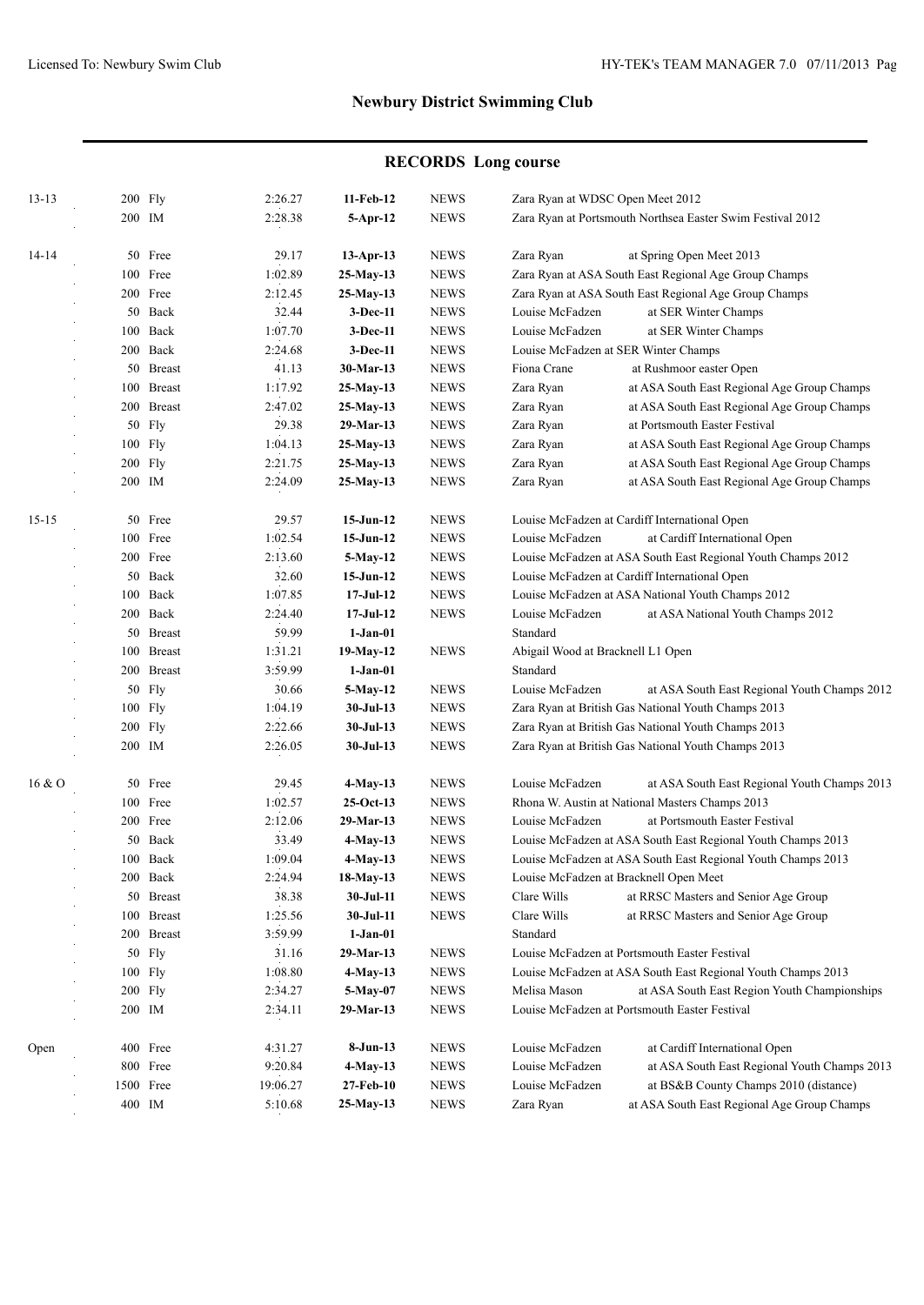# **RECORDS Long course**

#### **LC Meters-Male**

| 10 & U    |     | 50 Free       | 33.04   | $21-May-11$     | <b>NEWS</b> | Jack R. Tucker at Bracknell Open    |                                                          |
|-----------|-----|---------------|---------|-----------------|-------------|-------------------------------------|----------------------------------------------------------|
|           |     | 100 Free      | 1:15.44 | 18-May-13       | <b>NEWS</b> | Luca Vicaria                        | at Bracknell Open Meet                                   |
|           |     | 200 Free      | 2:44.31 | 18-May-13       | <b>NEWS</b> | Luca Vicaria                        | at Bracknell Open Meet                                   |
|           |     | 50 Back       | 42.10   | 30-Mar-13       | <b>NEWS</b> | Ellis Dixon                         | at Rushmoor easter Open                                  |
|           |     | 100 Back      | 1:26.04 | $21-May-11$     | <b>NEWS</b> | Jack R. Tucker at Bracknell Open    |                                                          |
|           |     | 200 Back      | 3:26.86 | 30-Mar-13       | <b>NEWS</b> | Warwick Buckland                    | at Rushmoor easter Open                                  |
|           |     | 50 Breast     | 44.45   | 30-Mar-13       | <b>NEWS</b> | Ellis Dixon                         | at Rushmoor easter Open                                  |
|           | 100 | <b>Breast</b> | 1:37.38 | 30-May-09       | <b>NEWS</b> |                                     | James McFadzen at SER Age Group Champs                   |
|           |     | 200 Breast    | 3:20.49 | 30-May-09       | <b>NEWS</b> |                                     | James McFadzen at SER Age Group Champs                   |
|           |     | 50 Fly        | 45.04   | 31-Mar-12       | <b>NEWS</b> | Jordan F. Hobbs                     | at Bracknell L3                                          |
|           |     | 100 Fly       | 1:59.99 | $1-Jan-01$      |             | Standard                            |                                                          |
|           |     | 200 Fly       | 3:59.99 | $1-Jan-01$      |             | Standard                            |                                                          |
|           |     | 200 IM        | 3:27.85 | 14-Dec-07       | <b>NEWS</b> | Christopher Regan                   | at Plymouth Leander LC Level 1 Open Meet                 |
| $11 - 11$ |     | 50 Free       | 32.16   | 31-Mar-12       | <b>NEWS</b> | Jack R. Tucker at Bracknell L3      |                                                          |
|           |     | 100 Free      | 1:10.22 | $29-May-10$     | <b>NEWS</b> |                                     | James McFadzen at ASA SER Champs 2010                    |
|           |     | 200 Free      | 2:30.32 | $29-May-10$     | <b>NEWS</b> |                                     | James McFadzen at ASA SER Champs 2010                    |
|           |     | 50 Back       | 39.37   | 31-Mar-12       | <b>NEWS</b> | Jack R. Tucker                      | at Bracknell L3                                          |
|           |     | 100 Back      | 1:21.63 | $17-Apr-10$     | <b>NEWS</b> |                                     | James McFadzen at Crawley Spring Open Meet 2010          |
|           |     | 200 Back      | 2:48.59 | 29-May-10       | <b>NEWS</b> |                                     | James McFadzen at ASA SER Champs 2010                    |
|           |     | 50 Breast     | 44.49   | $16$ -Jan- $10$ | <b>NEWS</b> |                                     | James McFadzen at Rushmoor Royals NY Open 2010           |
|           |     | 100 Breast    | 1:23.22 | 26-May-12       | <b>NEWS</b> |                                     | Ben Hutchins at ASA South East Age Group Champs 2012     |
|           |     | 200 Breast    | 3:00.25 | $26$ -May-12    | <b>NEWS</b> |                                     | Ben Hutchins at ASA South East Age Group Champs 2012     |
|           | 50  | <b>Fly</b>    | 39.02   | 31-Mar-12       | <b>NEWS</b> | Jack R. Tucker                      | at Bracknell L3                                          |
|           |     | 100 Fly       | 1:37.50 | 17-Feb-12       | <b>NEWS</b> | Jack R. Tucker                      | at Cyprus Gala                                           |
|           |     | $200$ Fly     | 3:26.43 | $17-May-08$     | <b>NEWS</b> | Jafer Shah                          | at Bracknell Open Meet 2008                              |
|           |     | 200 IM        | 2:59.11 | $21-Apr-12$     | <b>NEWS</b> |                                     | Jack R. Tucker at Crawley Spring Open Meet 2012          |
| $12 - 12$ | 50  | Free          | 29.35   | 18-May-13       | <b>NEWS</b> | Jack R. Tucker                      | at Bracknell Open Meet                                   |
|           |     | 100 Free      | 1:03.07 | 16-Feb-13       | <b>NEWS</b> | Ryan Sitton at Wycombe Open 2013    |                                                          |
|           |     | 200 Free      | 2:22.03 | 16-Feb-13       | <b>NEWS</b> | Ryan Sitton at Wycombe Open 2013    |                                                          |
|           |     | 50 Back       | 34.72   | 16-Feb-13       | <b>NEWS</b> | <b>Ryan Sitton</b>                  | at Wycombe Open 2013                                     |
|           |     | 100 Back      | 1:10.57 | 7-May-11        | <b>NEWS</b> |                                     | James McFadzen at BSBASA No Frills Meet                  |
|           |     | 200 Back      | 2:36.06 | 21-May-11       | <b>NEWS</b> | James McFadzen at Bracknell Open    |                                                          |
|           |     | 50 Breast     | 35.37   | 29-Mar-13       | <b>NEWS</b> | <b>Ben Hutchins</b>                 | at Portsmouth Easter Festival                            |
|           | 100 | <b>Breast</b> | 1:16.13 | 25-May-13       | <b>NEWS</b> |                                     | Ben Hutchins at ASA South East Regional Age Group Champs |
|           |     | 200 Breast    | 2:41.51 | 25-May-13       | <b>NEWS</b> |                                     | Ben Hutchins at ASA South East Regional Age Group Champs |
|           |     | 50 Fly        | 36.26   | 12-Feb-11       | <b>NEWS</b> |                                     | James McFadzen at WDSC Open Meet 2011                    |
|           |     | 100 Fly       | 1:16.91 | 6-May-06        | <b>NEWS</b> | Aman Shah                           | at BSB No Frills NQT Meet 2006                           |
|           |     | 200 Fly       | 3:59.99 | $1-Jan-01$      |             | Standard                            |                                                          |
|           |     | 200 IM        | 2:36.75 | 18-May-13       | <b>NEWS</b> | Jack R. Tucker                      | at Bracknell Open Meet                                   |
| $13 - 13$ |     | 50 Free       | 28.79   | 19-May-12       | <b>NEWS</b> | James McFadzen at Bracknell L1 Open |                                                          |
|           |     | 100 Free      | 1:01.06 | $25-May-13$     | <b>NEWS</b> | Ryan Sitton                         | at ASA South East Regional Age Group Champs              |
|           |     | 200 Free      | 2:14.01 | $25-May-13$     | <b>NEWS</b> | Ryan Sitton                         | at ASA South East Regional Age Group Champs              |
|           |     | 50 Back       | 30.87   | $27-Oct-12$     | <b>NEWS</b> |                                     | James McFadzen at Rushmoor Royals Open                   |
|           |     | 100 Back      | 1:04.52 | 15-Dec-12       | <b>NEWS</b> |                                     | James McFadzen at PNSC Christmas Cracker meet 2012       |
|           |     | 200 Back      | 2:21.79 | $22-Ju1-12$     | <b>NEWS</b> |                                     | James McFadzen at ASA National Age Group Champs 2012     |
|           |     | 50 Breast     | 37.04   | $15 - Jun-12$   | <b>NEWS</b> |                                     | James McFadzen at Cardiff International Open             |
|           |     | 100 Breast    | 1:13.03 | $24-Jul-13$     | <b>NEWS</b> | Ben Hutchins                        | at British Gas National Age Group Champs 2013            |
|           |     | 200 Breast    | 2:37.43 | $24-Jul-13$     | <b>NEWS</b> | <b>Ben Hutchins</b>                 | at British Gas National Age Group Champs 2013            |
|           |     | 50 Fly        | 31.56   | $15-Jun-12$     | <b>NEWS</b> |                                     | James McFadzen at Cardiff International Open             |
|           |     | 100 Fly       | 1:59.99 | $1-Jan-01$      |             | Standard                            |                                                          |